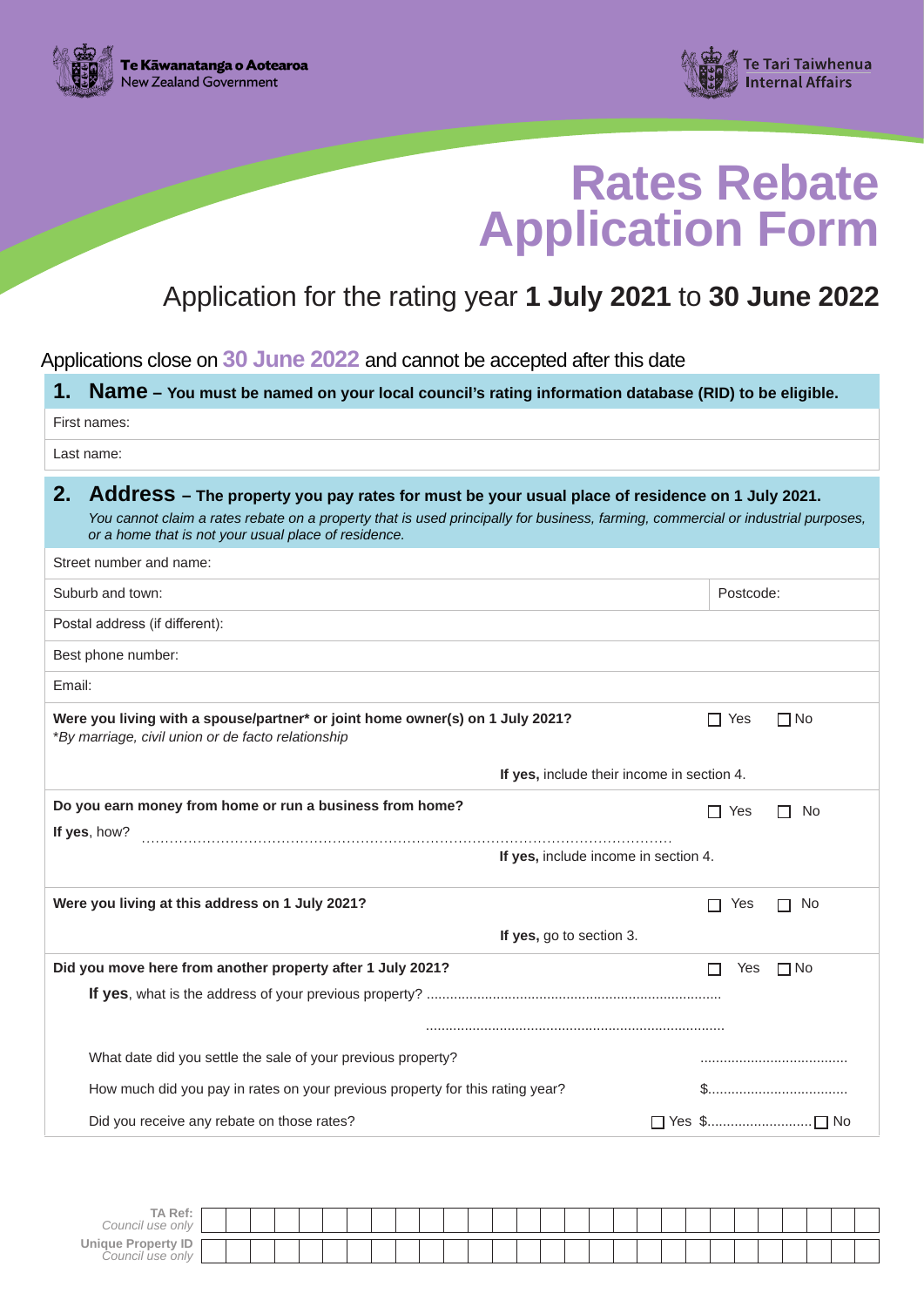## **3. Dependants - Must have been living with you on 1 July 2021. Your spouse/partner is not a dependant.**

#### **These are:**

- children you care and provide for under the age of 18 on 1 July 2021 who at this time were not married, in a civil union or de facto relationship and you were not receiving payments for them under section 363 of the Oranga Tamariki Act 1989
- relatives in receipt of a benefit (but not NZ Superannuation) on 1 July 2021.

| Last name | <b>First names</b> | <b>Birth date</b> | <b>Benefit type (if applicable)</b> |
|-----------|--------------------|-------------------|-------------------------------------|
|           |                    |                   |                                     |
|           |                    |                   |                                     |
|           |                    |                   |                                     |
|           |                    |                   |                                     |

| Income Declaration - For the tax year 1 April 2020 to 31 March 2021.<br>4.                                                                                                                                                                                               |                                                                                                                                                                                                                                                                                                                      |                                          |  |  |  |  |  |  |  |  |  |
|--------------------------------------------------------------------------------------------------------------------------------------------------------------------------------------------------------------------------------------------------------------------------|----------------------------------------------------------------------------------------------------------------------------------------------------------------------------------------------------------------------------------------------------------------------------------------------------------------------|------------------------------------------|--|--|--|--|--|--|--|--|--|
| Satisfactory proof of income may be required and includes:<br>income confirmation from Work and Income<br>income confirmation from Inland Revenue<br>$\bullet$<br>investment earning statement for the tax year<br>$\bullet$<br>statement of earnings from your employer | Additionally for self employed people:<br>a copy of your complete set of financial accounts, IR3B or<br>$\bullet$<br>IR10 you provided to Inland Revenue for the income year 1<br>April 2020 to 31 March 2021<br>• business losses cannot be offset against other income<br>business losses should be entered as \$0 |                                          |  |  |  |  |  |  |  |  |  |
| In the table below, show the total income, before tax, that you and your spouse/partner and/or joint homeowner received for<br>the tax year 1 April 2020 to 31 March 2021. Indicate your occupation and tick the relevant boxes to show the source(s).                   |                                                                                                                                                                                                                                                                                                                      |                                          |  |  |  |  |  |  |  |  |  |
|                                                                                                                                                                                                                                                                          |                                                                                                                                                                                                                                                                                                                      |                                          |  |  |  |  |  |  |  |  |  |
| $\Box$ New Zealand Superannuation $\Box$ Self-employment<br>$\Box$ Jobseeker<br>$\Box$ Employment                                                                                                                                                                        |                                                                                                                                                                                                                                                                                                                      |                                          |  |  |  |  |  |  |  |  |  |
| $\Box$ Supported Living<br>Sole Parent                                                                                                                                                                                                                                   |                                                                                                                                                                                                                                                                                                                      |                                          |  |  |  |  |  |  |  |  |  |
| <b>Source of income</b> (enter gross amounts unless otherwise indicated)                                                                                                                                                                                                 | Your income                                                                                                                                                                                                                                                                                                          | <b>Partner/joint homeowner</b><br>income |  |  |  |  |  |  |  |  |  |
| New Zealand Superannuation                                                                                                                                                                                                                                               | \$                                                                                                                                                                                                                                                                                                                   | \$                                       |  |  |  |  |  |  |  |  |  |
| Personal superannuation                                                                                                                                                                                                                                                  | \$                                                                                                                                                                                                                                                                                                                   | \$                                       |  |  |  |  |  |  |  |  |  |
| Interest / dividends                                                                                                                                                                                                                                                     | \$                                                                                                                                                                                                                                                                                                                   | \$                                       |  |  |  |  |  |  |  |  |  |
| Wages or salary                                                                                                                                                                                                                                                          | \$                                                                                                                                                                                                                                                                                                                   | \$                                       |  |  |  |  |  |  |  |  |  |
| Work and Income benefits                                                                                                                                                                                                                                                 | \$                                                                                                                                                                                                                                                                                                                   | \$                                       |  |  |  |  |  |  |  |  |  |
| Work and Income supplements (e.g. Accommodation Supplement)                                                                                                                                                                                                              | \$                                                                                                                                                                                                                                                                                                                   | \$                                       |  |  |  |  |  |  |  |  |  |
| Working for Families Tax Credits (excludes Family Tax Credits)                                                                                                                                                                                                           | \$                                                                                                                                                                                                                                                                                                                   | \$                                       |  |  |  |  |  |  |  |  |  |
| Net profit before tax from any business - enter '0' if you sustained<br>a loss                                                                                                                                                                                           | \$                                                                                                                                                                                                                                                                                                                   | \$                                       |  |  |  |  |  |  |  |  |  |
| Rental income - enter '0' if you sustained a loss                                                                                                                                                                                                                        | \$                                                                                                                                                                                                                                                                                                                   | \$                                       |  |  |  |  |  |  |  |  |  |
| ACC earnings compensation                                                                                                                                                                                                                                                | \$                                                                                                                                                                                                                                                                                                                   | \$                                       |  |  |  |  |  |  |  |  |  |
| Trust income paid to you                                                                                                                                                                                                                                                 | \$                                                                                                                                                                                                                                                                                                                   | \$                                       |  |  |  |  |  |  |  |  |  |
| Overseas income (converted to \$NZ)                                                                                                                                                                                                                                      | \$                                                                                                                                                                                                                                                                                                                   | \$                                       |  |  |  |  |  |  |  |  |  |
| Income from other sources                                                                                                                                                                                                                                                | \$                                                                                                                                                                                                                                                                                                                   | \$                                       |  |  |  |  |  |  |  |  |  |
| Individual total                                                                                                                                                                                                                                                         | \$<br>$\frac{1}{2}$                                                                                                                                                                                                                                                                                                  |                                          |  |  |  |  |  |  |  |  |  |
| <b>Total combined income</b>                                                                                                                                                                                                                                             | \$                                                                                                                                                                                                                                                                                                                   | \$                                       |  |  |  |  |  |  |  |  |  |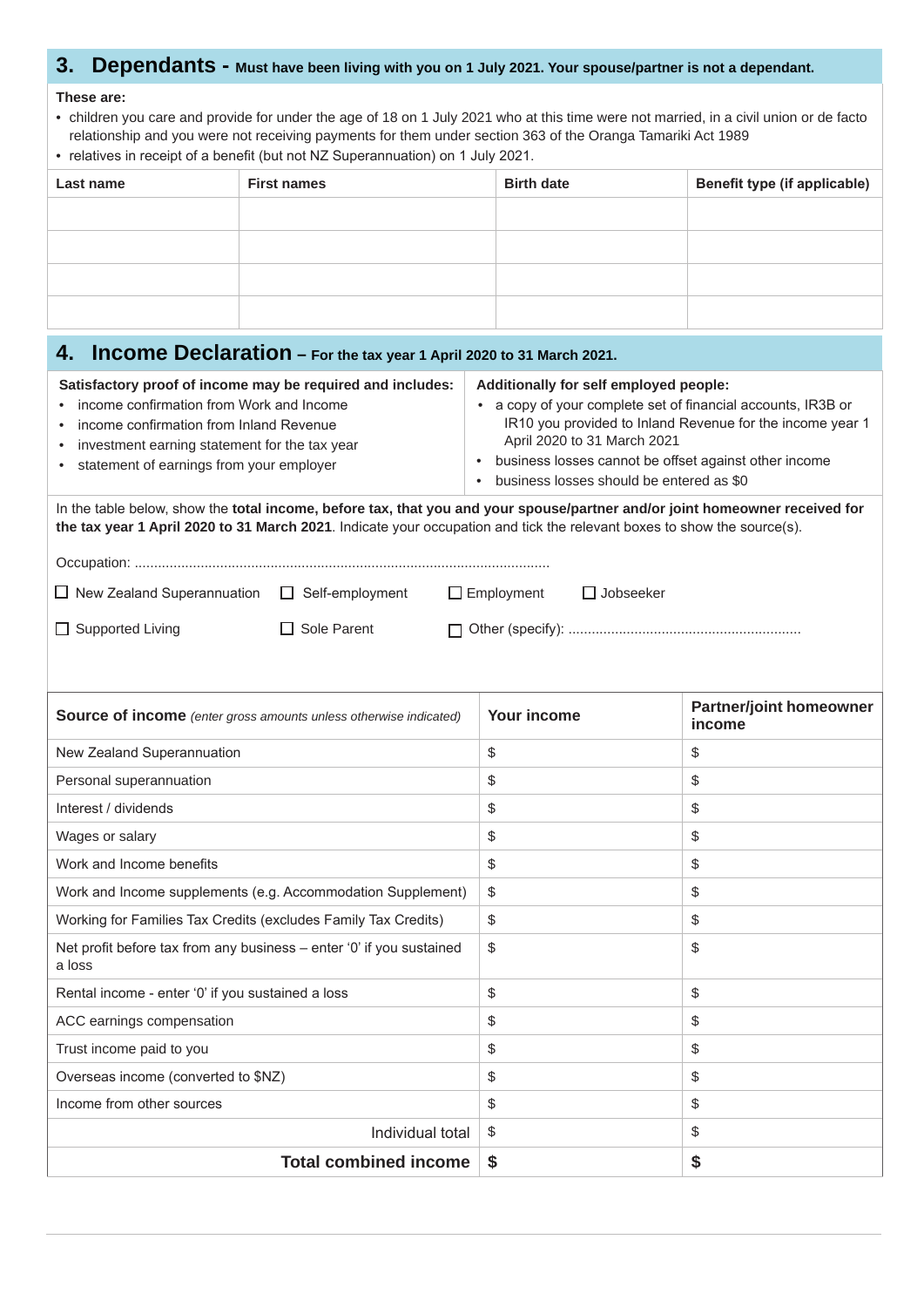### **5. Rates – Refer to your 2021/22 rates notices to complete this section.**

Show the total amount you pay for local, regional and council water rates (if applicable) on your home. **Your council or retirement village operator will be able to help you with this information.**

| <b>Total rates</b>     |     |
|------------------------|-----|
| Council water rates    | ㅎ   |
| Regional council rates | Use |
| Local council rates    |     |

### **6. Important Information**

Rates rebates are granted under the Rates Rebate Act 1973. You must provide the requested information on this form so your rebate can be worked out. Your council will process the application. You have the right to see this information, and have it corrected. **Contact your local council if you have any questions about the assessment of your rates rebate.**

#### **Section 14 of the Rates Rebate Act 1973**

14. Offences

- (1) Every person commits an offence who-
	- (a) for the purpose of obtaining any rates rebate under this Act, for himself or for any other person, makes any statement or verification knowing it to be false in any particular, or wilfully misleads or attempts to mislead any person concerned in the administration of this Act or any other person whatsoever; or
	- (b) refuses or fails to comply with any requirement under section 11, or refuses or fails to answer any question put to him pursuant to that section, or knowingly gives any false or misleading answer to any such question.
- (2) Every person who commits an offence against this Act is liable on conviction before a District Court Judge to imprisonment for a term not exceeding 12 months or to a fine not exceeding \$500, or to both.

### **7. Declaration**

|    | (name in full)        |
|----|-----------------------|
| of |                       |
|    |                       |
|    |                       |
|    | (residential address) |
|    |                       |
|    |                       |

I certify that the information I have given in this application is, to the best of my knowledge, true, complete and correct. I understand that if i have knowingly provided false or misleading statements or information I can, by law, be fined up to \$500, or imprisoned for 12 months, or both.

| Signature | Date signed |
|-----------|-------------|
|           | ,           |
|           |             |
|           |             |
|           |             |

# **What Next?**

- Take or post this form to your council once completed
- Council staff will work out your rebate
- Note that applications close on **30 June 2022** and cannot be accepted after this date.